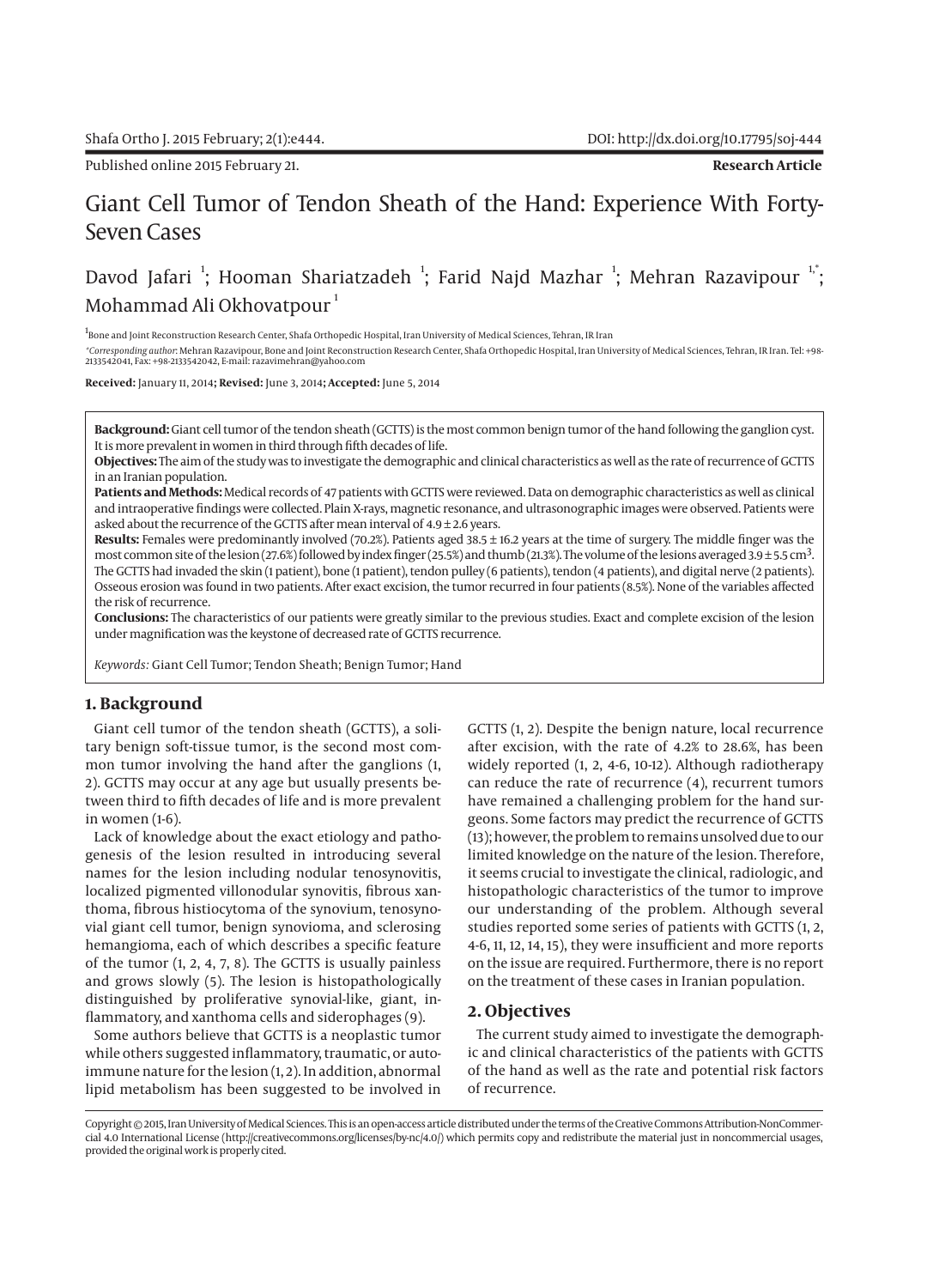#### **Figure 1.** Plain X-Ray Images of the Middle Phalanx of the Long Finger



A, Lateral X-ray showing a mass at the volar aspect of the middle phalanx without bony involvement. B and C, Magnetic resonance images of the same lesion in sagittal and axial view showing a hyposignal mass in T1 sequence.



**Figure 2.** The Microscopic View of the Giant Cell Tumor of The Tendon Sheath Showing Sheets of Small, Histiocyte-Like, Rounded or Polygonal Mononuclear Cells and Larger Epithelioid Mononuclear Cells With Varying Numbers of Osteoclast-Like Giant Cells (Hematoxylin and Eosin Staining; Magnification, (10x)

## **3. Patients and Methods**

In this retrospective study, we reviewed the medical records of the patients who had undergone operation for the hand lesions diagnosed as GCTTS between 2000 and 2012. The institutional review board approved the study protocol.

Preoperative physical examinations and hand X-ray images were reviewed (Figure 1 A). Ultrasonography or magnetic resonance imaging (MRI) had been utilized for further investigation (Figure 1 B and 1C). Three expert hand surgeons had performed all of the surgeries. Loup magnification had been used in all of the surgeries. The diagnosis had been confirmed histopathologically (Figure 2). The data regarding the age at surgery, sex, site of the lesion, clinical presentations, time interval between onset of symptoms and surgery, intraoperatively-confirmed involvement of bone, joint, tendon or neurovascular bundles, the size of the tumor based on the histopathologic report, histopathologic findings, and recurrence of the lesion were gathered. The patients were contacted via telephone and were asked to attend the hospital for examination. Some patients, who did not attend the hospital, were followed up by phone. Patients were followed up for  $4.9 \pm 2.6$  years (range, 2-12 years).

### *3.1. Statistics*

The correlation between recurrence and measured variables was investigated utilizing Pearson's correlation coefficient (r) for quantitative variables or Spearman's rank correlation coefficient (rho) for qualitative variables. In addition, the linear regression analysis was performed to determine the risk factors of tumor recurrence. Statistical analysis was performed with SPSS 15.0 (SPSS Inc, Chicago, Illinois, the United States). P value < 0.05 was considered statistically significant.

#### **4. Results**

A total of 54 patients had undergone surgical excision of GCCTS in Shafa Orthopedic Hospital, Tehran, Iran; during 2002-2012. Seven patients were lost to follow-up and the study was completed on the remaining 47. There were 14 males (29.8%) and 33 females (70.2%) aged 38.5 ± 16.2 years. The right and left hand was involved in 27 (57.4%) and 20 patients (42.6%), respectively. Ten patients had undergone surgical excision of the GCTTS at the same site previously. The surgeries were performed after  $2.3 \pm 1.9$  years of symptoms onset (range, 2.5 months to 7 years). The middle finger was predominantly involved (13 patients, 27.6%) followed by index finger (12 patients, 25.5%) and thumb (10 patients, 21.3%). The ring and little fingers and wrist, each were involved in four patients (8.5%). Among the patients with finger involvement (43 patients), the middle phalanx was the most common site of GCTTS growth (19 patients, 44.2%) followed by proximal phalanx (15 patients, 34.9%). The distal phalanx was involved in five patients. The GCTTS of thumb interphalangeal and metacarpophalangeal and proximal interphalangeal joints of other fingers were found each in two patients. Distal interphalangeal (DIP) joint was involved only in one patient. Of these, three patients had satellite lesion involving proximal and distal phalanxes (one patient), thumb interphalangeal with thumb distal phalanx (one patient), and DIP and distal phalanx (one patient). The mean volume of the lesions was  $3.9 \pm 5.5$  cm<sup>3</sup> (range, 0.13-27 cm<sup>3</sup>).

Intraoperatively, we found that the GCTTS had invaded the skin in one patient; the tendon in four, tendon pulley in six, and digital nerve in two. In addition, osseous erosion was seen in two patients. The tendon and joint were involved in one patient and nerve and bone in another one.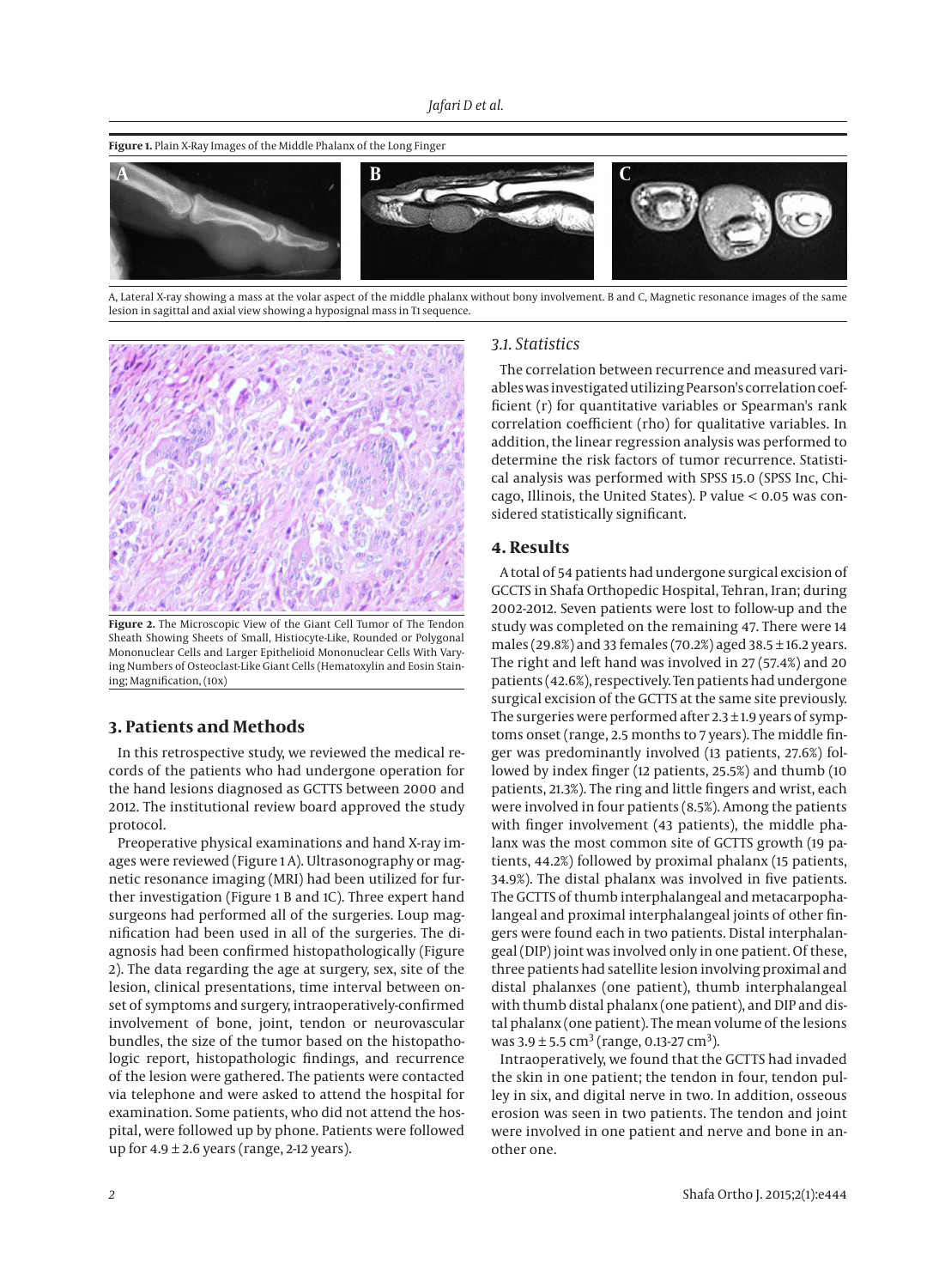| <b>Table 1.</b> The Characteristics of Patients with Recurrence of the Giant Cell Tumor of the Tendon Sheath |        |                                                                       |                                         |                               |                                                           |                                                          |
|--------------------------------------------------------------------------------------------------------------|--------|-----------------------------------------------------------------------|-----------------------------------------|-------------------------------|-----------------------------------------------------------|----------------------------------------------------------|
| <b>Sex</b>                                                                                                   | Age, y | <b>Site of Lesion</b>                                                 | Invasion to the Sur-<br>rounding Tissue | Volume of the<br>Tumor, $cm3$ | <b>Interval Between</b><br>Surgery and Re-<br>currence, y | <b>Comments</b>                                          |
| Female                                                                                                       | 36     | Radial side of proximal<br>interphalangeal joint of<br>the 3rd finger | Not found                               | 3                             | 2                                                         | The patient was oper-<br>ated on for the second<br>time. |
| Male                                                                                                         | 70     | Volar side of middle pha-<br>lanx of the 3rd finger                   | Skin                                    | 17.5                          | $\overline{2}$                                            |                                                          |
| Male                                                                                                         | 18     | Volar side of proximal<br>phalanx of the 4th finger                   | Not found                               | 18                            |                                                           |                                                          |
| Female                                                                                                       | 21     | Volar side of middle pha-<br>lanx of the 4th finger                   | <b>Bone</b>                             | 10                            | $\overline{2}$                                            | The patient was oper-<br>ated on for second<br>time.     |

In follow-up, we found that the lesion was recurred in four patients. Two of these patients were operated for recurrent GCTTS. The characteristics of these four patients are presented in Table 1. We found no significant correlation between recurrence of GCTTS and other variables such as previous history of surgery or invasion to other tissues. The histopathologic findings did not differ between patients with and without recurrence. In addition, the regression analysis showed that none of the variables had association with the recurrence of the GCTTS.

#### **5. Discussion**

The GCTTS is most commonly found in the hand region (77%-92.9%) (6, 16, 17). The GCTTS of the hand is a painless slow-growing mass and many patients only complain of a swelling mass more often located at the palmar surface (1, 2, 4, 10, 11, 14). In current study, none of the patients had explained pain. In most of the previous studies, hand GCTTS was predominantly found in females (1, 2, 4-6, 11, 12, 14, 15). Moreover, Women were predominantly involved in our study (male to female ratio, 1:2). However, Gholve et al. found slight male predominance (14).

In other studies, some differences in term of age distribution were reported, but in many of them, patients were at any age with a peak involvement at third to fifth decades of life (1, 5, 6, 11). Similar to previous studies, our patients were at any age and most of them were in fourth decade of their life (34%). The GCTTS involves the index finger in most of the patients followed by middle finger or thumb (1, 6, 10); in our study, however, the middle finger was the most common site of involvement. Di Grazia et al. (5), Garg and Kotwal (4), and Darwish and Haddad (2) found that the incidence of GCTTS was highest in middle finger, ring finger and thumb, consecutively. In addition, in our study, the frequency of index finger or thumb involvement was close to that of the middle finger with a little difference.

The most concerning problem in treatment of patients with GCTTS arises from high rate of lesion recurrence reported from 4.2% to 28.6% (1, 2, 4-6, 10-12). Despite other studies, the recurrence rate in our study was low (8.5%) suggesting that the cornerstone of preventing GCTTS recurrence is exact and complete removal of the lesion with optimal surgical technique under magnification and with great expertise. Several authors believe that meticulous, complete excision of the GCTTS is the best way to prevent the recurrence (1, 3, 5, 6, 14). Poor surgical technique and inappropriate exposure lead to incomplete removal of the lesion and increased recurrence rate. Ozalp et al. showed that optimal surgical exposure and magnification are important factors regarding achieving satisfactory outcomes (3).

In some cases, GCTTS spreads around the other structures such as digital nerves and vessels, which significantly complicates complete lesion removal and can increase the risk of recurrence (2, 18, 19). It necessitates the surgeon to exactly know the geographical pattern of the lesion utilizing imaging studies including MRI and ultrasonographic examination. In addition to routine plain radiography, our patients had been preoperatively examined by MRI or ultrasonography.

Several risk factors have been reported to increase the risk of GCTTS recurrence including adjacent degenerative joint, proximity to distal interphalangeal joints of fingers and interphalangeal joint of the thumb, radiologic osseous erosion, and some histopathologic findings such as types of cells, increased cellularity or mitotic activity, capsular involvement, and 23-nm negativity (1, 2, 11, 14). Recently, Al-Qattan et al. demonstrated that the risk of recurrence is greater in tumors surrounded by pseudocapsule (1). Moreover, Williams et al. suggested that direct involvement of flexor or extensor tendons or involvement of the joint capsule increases the risk of recurrence (12). However, we could not detect any correlation between above-mentioned factors and recurrence of the tumor in present study because of the few numbers of recurrent lesions.

Invasion to adjacent tissues (tendon or tendon pulley, bone, nerve, skin, and joint) was found in up to one-third of our patients; however, osseous involvement was found only in tow patients. The GCTTS had recurred in one of these two cases. Although there was no significant find